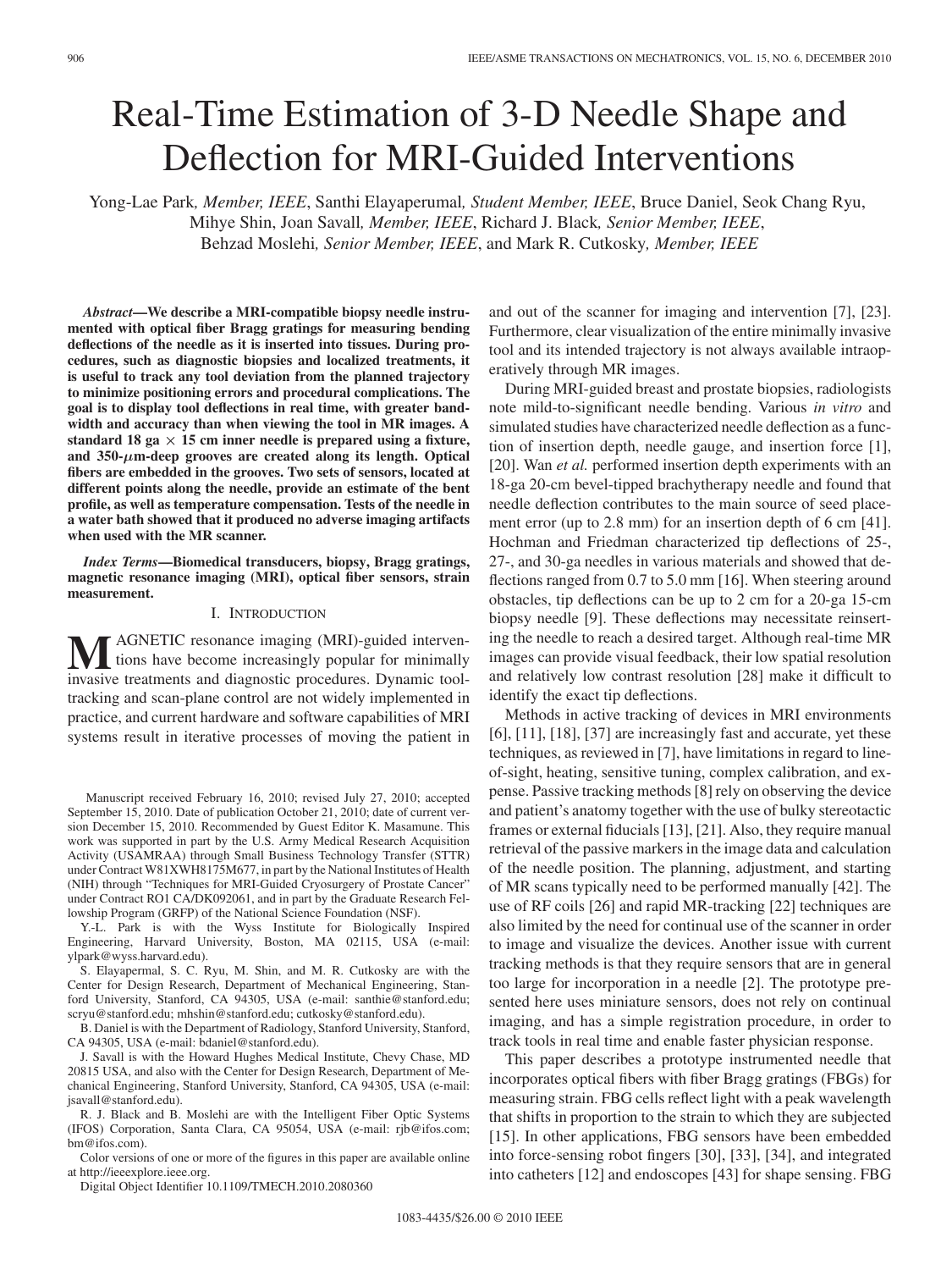sensors have also been used to measure forces of a retinal surgery tool [19], [38]. To our knowledge, the prototype presented here is the first application of FBG sensing in a small-gauge MRIcompatible biopsy needle.

Among the advantages of FBG sensors are: immunity to electromagnetic interference (making them ideal of MR applications), physical robustness (without compromising the biocompatibility and sterilizability of the medical tools they modify), and the ability to detect strains as small as 0.1  $\mu\epsilon$ . As a consequence of their ability to measure small strains, FBG sensors can be used directly on relatively robust structures, without special features, such as holes or slots, to increase strains in the vicinity of the gauge. Other advantages include the ability to place multiple FBG cells along a single fiber, reading each via optical multiplexing, and the ability to use the same optical fibers for other sensing and imaging modalities, such as spectroscopy [40], optical coherence tomography, and fluoroscopy. The FBG wavelength shifts are also dependent on temperature changes; thus, the sensors have applications in thermal therapies, such as cryosurgery and tissue ablation procedures. In conventional robotics applications, the chief drawback is that the optical interrogator that reads the signals from the FBG cells is larger and much more expensive than the instrumentation used for foil or semiconductor strain gauges. However, the costs of optical-fiber interrogation systems are dropping steadily and in applications, such as MRI interventions, the capital costs are amortized over many operations.

Although FBG sensors are a mature technology, innovations in photonics are making it possible to read larger numbers of cells at higher sampling rates and with smaller and less expensive equipment. In this study, we use a broadband light source and optical wavelength division multiplexing (Intelligent Fiber Optic Systems (IFOS) Corp., Santa Clara, CA) so that all FBGs are read simultaneously. The optical interrogator computes shifts in the wavelength of light returned by each FBG, and reports these over a universal serial bus (USB) connection to our computer for calibration and visualization. We have presented the feasibility of using FBG sensors in MRinterventions [31], [32] and, in this paper, present the design and testing of an MRI-compatible biopsy needle with embedded fibers for real-time shape detection.

The needle prototype is an early step toward increased integration of sensing and visualization of MRI-compatible medical devices. The goal is to display tool deflections in real time, with greater bandwidth and accuracy than available when purely viewing the tool in MR images. We believe that it has the potential for more accurate MRI interventions, with a reduced need to cycle the patient into and out of the MRI machine.

### II. SYSTEM MODELING

Forces on a needle during insertion have been modeled as a combination of frictional forces opposing insertion, clamping forces applied by the surrounding tissue, and an axial tip force [1], [10]. The models assume predominant forces close to the tip (primarily due to tissue cutting). Since we are interested in measuring needle deflections, we can apply forces that produce



Fig. 1. Example of deflection estimation process based on beam theory. A needle is fixed at the base ( $y = 0$  mm), and two point loads of  $-0.6$  N and 0.2 N are applied at the midpoint ( $y = 75$  mm) and at the tip ( $y = 150$  mm) of the needle, respectively. The shaded dots in the curvature plot are sensor locations, which lead to an estimate for  $g(y)$ .

deflections similar to those observed in practice when evaluating the accuracy of the sensors.

An example simulation of a needle being steered toward a target is illustrated in [9, Fig. 17]. The deflection profile of the 18-ga needle in that figure is comparable to those obtained with simplified force profiles, such as those shown in Figs. 1 and 3. Due to the stiffness of the needle, the effects of any concentrated forces are spread out over a substantial fraction of the length of the needle.

# *A. Modeling Assumptions*

Considering the dimensions and mechanical properties of the needles, and the loading conditions anticipated during interventions in prostate or breast tissue, the following simplifying assumptions are used in the analysis of the prototype presented here.

- 1) The needle experiences negligible torsional loading along the needle length axis.
- 2) The tip deflection is relatively small less than 10% of the needle length—such that small-strain linear beam theory [39] applies.
- 3) The needle is sufficiently stiff that the bent profile is not complex; there are at most one or possibly two points of inflection.

Given these assumptions, the needle is modeled as a slender cantilever beam, supported at one end and subjected to combinations of radial and axial forces. The boundary conditions are summarized in Table I. Fig. 1 illustrates a simplified loading example with two concentrated vertical forces at the midpoint and tip of the beam. (in practice, a significant force at the tip is possible, but a concentrated force at midspan is unlikely.) If there are two sensors, it is possible to obtain the beam curvature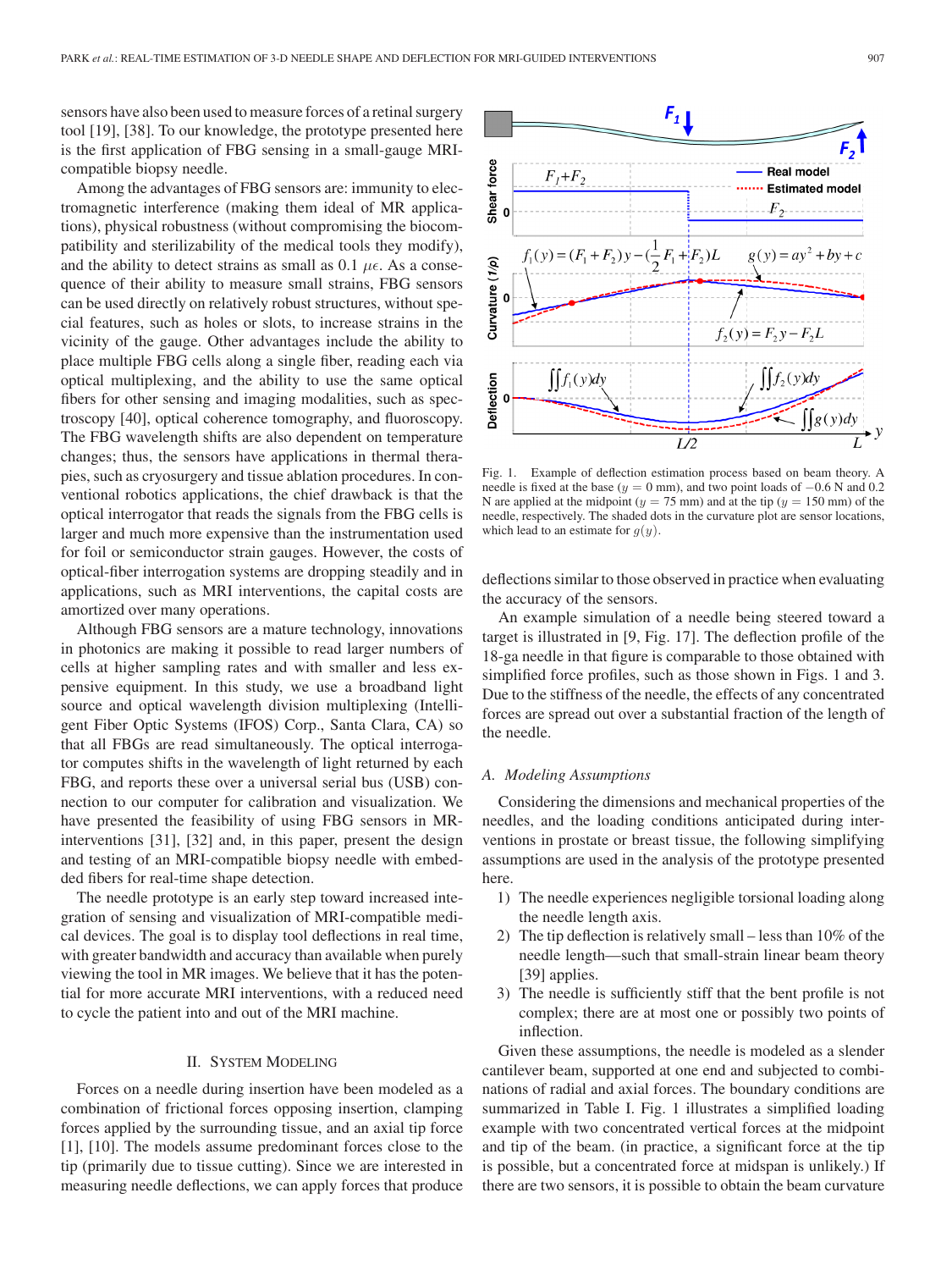| Assumption                          | Boundary Conditions <sup>a</sup>      |
|-------------------------------------|---------------------------------------|
| The deflection at the base is zero. | $D_{xy}(0) = D_{yz}(0) = 0$           |
| The slope at the base is zero.      | $\theta_{xy}(0) = \theta_{yz}(0) = 0$ |
| The curvature at the tip is zero.   | $g_{xy}(L) = g_{yz}(L) = 0$           |

TABLE I BOUNDARY CONDITIONS USED FOR NEEDLE DEFLECTION ESTIMATION BASED ON BEAM THEORY

 ${}^dD_{xy}(y)$  and  $D_{yz}(y)$  are the deflection functions,  $\theta_{xy}(y)$  and  $\theta_{yz}(y)$  are the slope functions, and  $g_{xy}(y)$  and  $g_{yz}(y)$  are the curvature functions, in x-y and y-z planes, respectively. L is the length of the needle.

at two locations. In addition, the curvature at the tip must be zero, unless there is a concentrated end moment, which is physically unlikely. Given that the curvature of the beam must be smooth and continuous, a second-order polynomial  $q(y)$  can be fit to the three known curvatures. The corresponding deflection profile computed from  $g(y)$  is depicted in the bottom plot, in comparison to the actual profile that would be obtained directly from  $F_1$  and  $F_2$ , assuming they were known. As discussed in the Section IV, the errors associated with less concentrated forces will typically be smaller.

## *B. Optical Sensor Model*

Local curvatures using strain information are obtained from the sensor signals. Since the Bragg wavelength  $\lambda_B$  is

$$
\lambda_B = 2n_{\text{eff}}\Lambda \tag{1}
$$

where  $n_{\text{eff}}$  is the effective refractive index and  $\Lambda$  is the period of the grating, the relationship between the wavelength shift  $\Delta\lambda_B$ and the strain  $\epsilon$  can be expressed by

$$
\frac{\Delta\lambda_B}{\lambda_B} = (1 - P_{\varepsilon})\,\varepsilon\tag{2}
$$

where  $P_{\varepsilon}$  is the photoelastic coefficient of the optical fiber.

For a cylindrical rod under pure bending [14],

$$
\varepsilon = \frac{d}{\rho} = dC \tag{3}
$$

where d is the distance to the neutral plane,  $\rho$  is the radius of the curvature, and  $C$  is the relative curvature. The relationship between the wavelength shift and the curvature is then

$$
\Delta \lambda_B = (1 - P_{\varepsilon}) \lambda_B \varepsilon = (1 - P_{\varepsilon}) 2n_{\text{eff}} \Lambda dC. \tag{4}
$$

Since  $P_{\varepsilon}$ ,  $n_{\text{eff}}$ ,  $\Lambda$ , and d are all constants, the wavelength shift  $\Delta\lambda_B$  is linearly proportional to the curvature C. Therefore, given the amount of known curvature, a polynomial fit function can be derived. The second integral of the curvature function with the aforementioned boundary conditions gives the estimated deflection equation.

#### III. PROTOTYPE DESIGN AND FABRICATION

An Food and Drug Administration (FDA)-approved 18 ga  $\times$ 15 cm MRI-compatible histology biopsy needle (model number: MR1815, E-Z-EM Inc, Westbury, NY) was selected as a basis for prototyping. 18 ga is a typical size used for MRI-guided interventions, such as breast and prostate biopsies. This needle is composed of two parts, a solid inner needle (stylet), and a hollow outer needle (sheath). The outer needle is a thin-walled tube made of nonmagnetic nickel-cobalt-chromium-molybdenum alloy (MP35N). The inner stylet has a core of nickel-chromiummolybdenum alloy (Inconel 625). The stylet initially stays inside the outer sheath to prevent unwanted tissue or fluid from flowing into the bore, and to stiffen the needle during insertion. When the needle tip reaches the suspect tissue, the inner stylet is removed, and a syringe or other extraction mechanism is connected to the base of the sheath to remove the targeted cells. Although the removal of the inner stylet may cause slight bending of the outer sheath, the tip of the needle remains anchored within the same tissue once the tip hits the target. Thus, it is particularly useful to provide real-time feedback on needle bending during insertion.

Optical fibers were incorporated into the inner stylet, rather than the outer sheath, for two primary reasons: the wall of the outer needle is too thin for embedding optical fibers, and connecting the optical fiber cables at the stylet base does not interfere with tissue extraction, as it is removed prior to attaching a syringe or other tool.

#### *A. Inner Stylet Design*

The modified stylet has three grooves along the needle axis at 120◦ intervals, with three optical fibers attached inside the grooves. The minimum number of strain sensors required to estimate local curvatures at a particular location along the needle is two: one to measure bending in the  $x-y$  plane and the other for the  $y-z$  plane (see Fig. 2). However, it is necessary to provide temperature compensation because FBG sensors have high sensitivity to changes in temperature [29]. In the present case, since the diameter of the inner stylet is small (1 mm), we can assume that the temperature is uniform across the needle diameter. If we incorporate three FBGs at one location along the needle, we have one redundant sensor reading that we can use for temperature compensation. In addition, since each optical fiber contains two FBG sensors for strain measurement at two locations, there are a total of six FBG sensors (two sets of three sensors).

As shown in Fig. 2, the inner stylet has three lengthwise grooves, 350  $\mu$ m wide, separated at 120 $^{\circ}$  intervals. Each groove holds an optical fiber with two FBG sensors at 22 mm and 85 mm from the base of the needle.

# *B. Fabrication*

The grooves in the needle are manufactured using electrical discharge machining (EDM) along the stylet. EDM is ideal for this application, as it can create very small features with high accuracy in any metal, and does not run the risk of introducing ferromagnetic particles. To ensure accuracy, and to simplify the process of preparing multiple needles, we used a custom clamping fixture, which is also made by wire EDM, as shown in Fig. 2(d). The stylet is placed in the central 1.02-mm bore and clamped in place using several set screws. EDM wire is threaded into each of the larger 3-mm holes for cutting the corresponding groove. In future, if it becomes desirable to work with smaller needles, optical fibers as thin as 40  $\mu$ m diameter and corresponding thinner EDM wires can be used.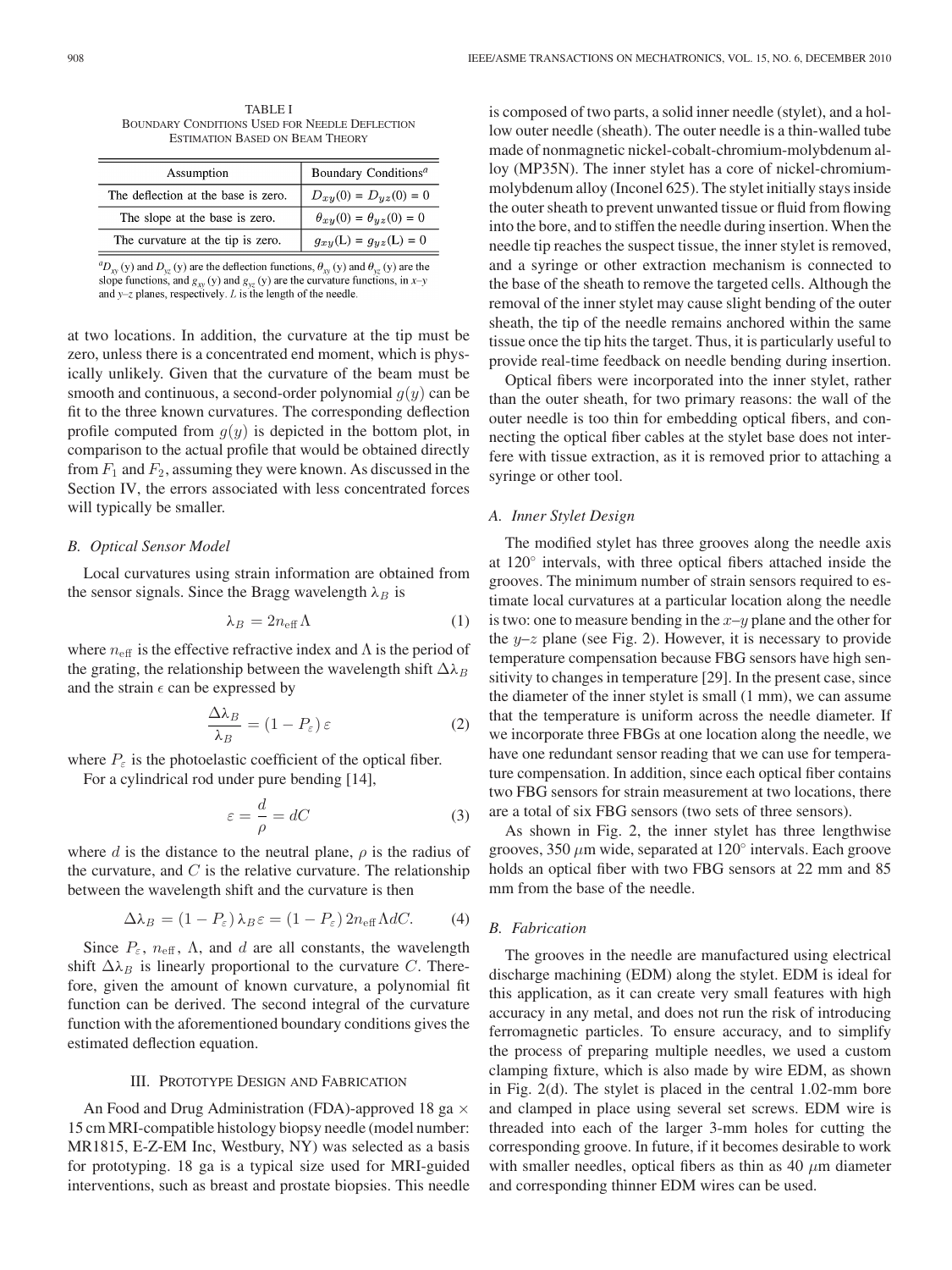

Fig. 2. Prototype design with modified inner stylet incorporated with three optical fibers. Three identical grooves at 120◦ intervals are made on the inner stylet to embed optical fibers with FBGs along the needle length. (a) Midpoint cross section. (b) Magnified view of an actual groove. (c) Tip of the stylet. (d) Fixture design for EDM parallel grooves in the biopsy needle stylet.

A magnified view of a single groove is shown in the inset in Fig. 2(b). Optical fibers with an outer diameter of 350  $\mu$ m were bonded in these grooves using a low-viscosity biocompatible cyanoacrylate adhesive. Since the contact area between an optical fiber and the groove surface is large, we expect good shear transfer between the needle and fibers.

Since EDM machining cannot cut plastic parts, the plastic handle was removed from the stylet using a heat gun and reattached using epoxy after machining. Holes were prepared in the plastic base, through which the optical fibers could exit. The fibers protruding from the base were jacketed for increased durability along their runs back to the optical interrogator.

# IV. SENSOR PLACEMENT

In general, as the needle is inserted into tissue, complex distributions of radial and axial forces may be imposed along its length. In addition, it is likely that there will be relatively large radial and axial forces concentrated near the tip. Such force profiles can be represented using Fourier series, if sufficient numbers of terms are taken. For example, Fig. 3 shows a possible combination of forces, including a distributed force profile along the needle and a somewhat concentrated force near the tip, approximated by Fourier series with eight, four, and two terms. Although the truncated series do not accurately capture the de-



Fig. 3. (a) Force profile approximated with Fourier series with different numbers of terms. (b) Curvature profile—first integral of the force profile. (c) Deflection profile—second integral of curvature profile. The insets show the curvature and the deflection profiles are quite similar.

tails of the profile, the corresponding curvature and deflection functions computed using them are similar to those computed from the original force distribution. This is because the stiffness of the needle causes it to act as a spatial low-pass filter with respect to any forces with high spatial frequency.

In light of this effect, a relatively small number of sensor locations can be sufficient to capture the needle profile, even for complex force distributions. The prototype described in Section III has just two sensor locations. Therefore, it is of interest to determine for this prototype what errors may be expected in the computed profile and where the sensors should be located to minimize those errors for anticipated loading conditions.

From the Nyquist–Shannon sampling theorem, we expect that two sensor locations will be the minimum number sufficient for a radial force profile whose period is greater than the needle length. To examine the effects of various possible force distributions, a Monte Carlo simulation of applied forces was conducted, and the corresponding needle profiles were computed for two sets of sensors, at locations  $y_1$  and  $y_2$ . The distributed forces along the needle were represented as a series of radial impulses, at any orientation in the  $(x, z)$  plane and located at intervals of  $L/10$  anywhere along the needle, with an impulse amplitude of 0–0.07 N. A concentrated axial and radial force with maximum magnitudes of 0.1 N could also be applied. For all such loading profiles, the needle undergoes at most one curvature inflection. The error in the needle tip location is typically of the most concern (and will often be largest because the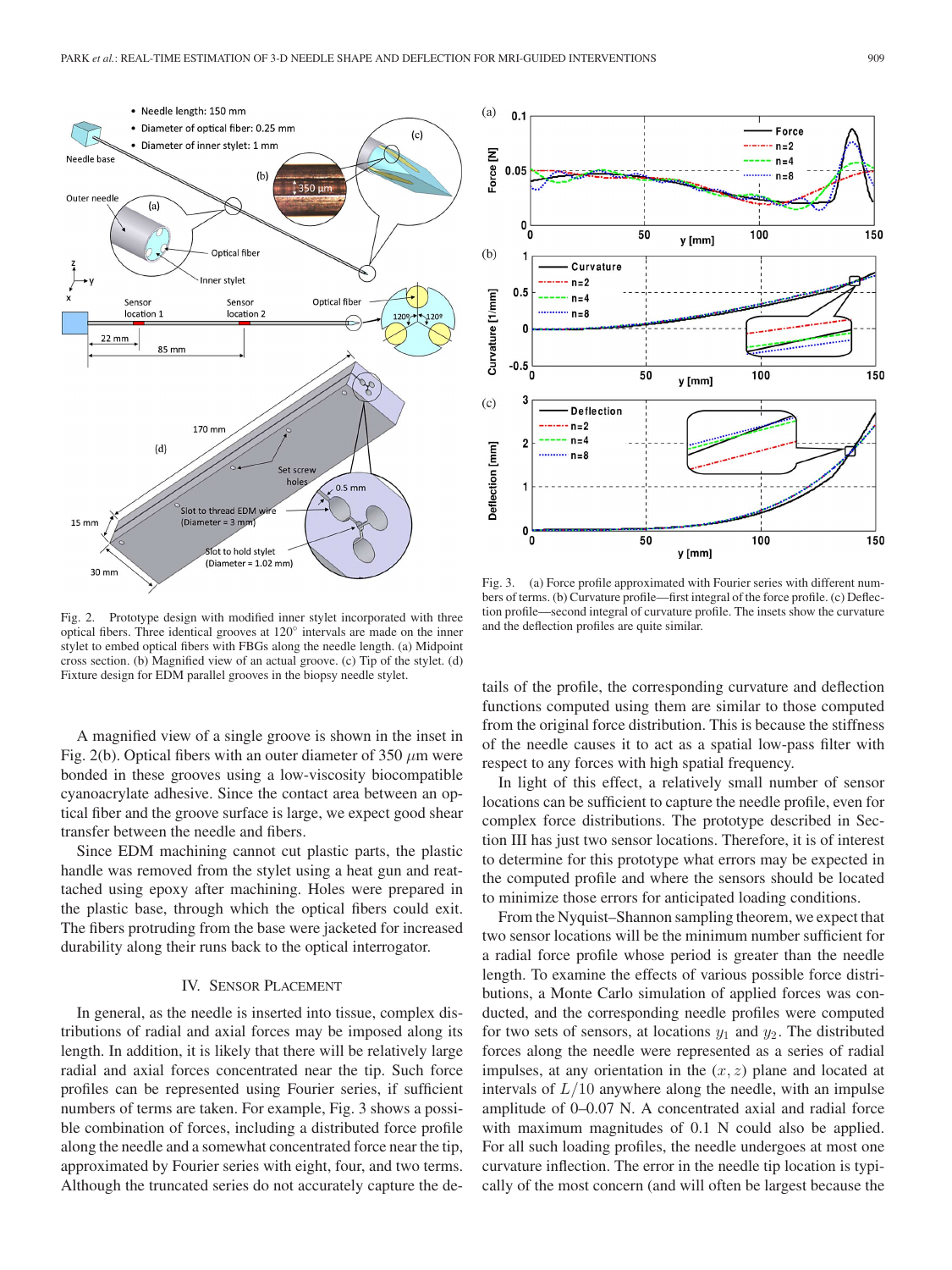

Fig. 4. (a) Randomized force profiles with concentrated radial and axial tip forces. (b) Average tip deflection error plot with all possible sensor locations in a Monte Carlo simulation. The brighter region gives the lower tip deflection errors.  $(y_1$  and  $y_2$  are the locations of first and second set of sensors, respectively.)

curvature must be integrated along the needle from base to tip). Therefore, the sensor locations that produce the least tip error were tabulated. Fig. 4 shows the regions for locating the first and second sets of sensors that produce the smallest tip location errors.

#### V. SENSOR ACCURACY AND CALIBRATION

The needle prototype was calibrated for 3-D bending using two digital cameras. The cameras were fixed in two orthogonal planes and various deflections applied while images were taken in the  $x-y$  and  $y-z$  planes. The images were processed using the OpenCV [3] library to obtain the profile of the centerline of the needle. The resolution of the digital imaging system used for the calibration was 0.05 mm/pixel. The maximum optical distortion was less than 0.35%.

Three separate experiments were conducted for sensor calibration:

- 1) only vertical (*z*-axis) loads were applied;
- 2) only horizontal (*x*-axis) loads were applied;
- 3) only temperature was changed. The temperature at each sensor location was increased from 20 ◦C to 55 ◦C and decreased back to 20 ◦C. During this interval, the external temperature was measured using a digital temperature probe, and no mechanical load was applied to the needle.

Knowing that FBG wavelength shift is linearly proportional to curvature at the sensor location, as discussed in Section II, we can find a linear mapping between the two variables. Fig. 5 shows the calibration results from experiments 1), 2), and 3), respectively. All six FBG sensors provided linear and consistent signals. The maximum errors of local curvature measurement from the six sensors are: 2.14%, 0.14%, 0.65%, 0.27%, 0.35%, and 0.70%, respectively, for x-axis loading, and 0.06%, 0.19%, 0.21%, 0.05%, 0.19%, and 0.18%, respectively, for z-axis loading. As discussed in Section VIII, the relatively large error for



Fig. 5. Curvature and temperature change calibration results. (a) Experiment 1 (x-axis loading). (b) Experiment 2 (z-axis loading). (c) Experiment 3 (temperature change)

sensor 1 for loading in the *x*-direction is likely due to a manufacturing error regarding the FBG placement in the needle; since it is consistent, the effect can be reduced via calibration.

Using the measured sensor signals and curvatures, we can determine a calibration matrix  $C_n$  for a sensor location n, when  $y_n$  and  $s_n$  are the measured reference and sensor signal, respectively,

$$
\delta \mathbf{y}_n = \delta \mathbf{s}_n \cdot \mathbf{C}_n \tag{5}
$$

where  $\delta \mathbf{y}_n = [k_{xy} \quad k_{yz} \quad \Delta t]$  and  $\delta \mathbf{s}_n = [\Delta \lambda_1 \quad \Delta \lambda_2 \quad \Delta \lambda_3]$ .  $k_{xy}$  and  $k_{yz}$  are the local curvatures in  $x-y$  and  $y-z$  planes,  $\Delta t$ is the temperature change measured for temperature compensation, and  $\Delta\lambda_1$ ,  $\Delta\lambda_2$ , and  $\Delta\lambda_3$  are wavelength shifts from the three FBGs at one location.

A simple way to solve for **Cn** is using the Moore–Penrose pseudoinverse

$$
\mathbf{C}_{\mathbf{n}} = [\delta \mathbf{s}^{\mathbf{T}} \delta \mathbf{s}]^{-1} \delta \mathbf{s}^{\mathbf{T}} \cdot \delta \mathbf{y}_{\mathbf{n}} \tag{6}
$$

and the error in curvature measurement and temperature change at sensor location  $n$  is

$$
\mathbf{e} = \delta \mathbf{s_n} \mathbf{C_n} - \delta \mathbf{y_n}.\tag{7}
$$

However, the accuracy levels of curvature measurement and temperature change are different, and we have to normalize the error level using a weighting matrix [17].

The normalized error  $\tilde{e}$  can be written as

$$
\tilde{\mathbf{e}} = \mathbf{G}\mathbf{e} = \mathbf{G}\delta \mathbf{s}_n \mathbf{C}_n - \mathbf{G}\delta \mathbf{y}_n \tag{8}
$$

where **G** is a scaling matrix [25]. Then, we minimize the normalized error

$$
\tilde{e}^T \tilde{e} = e^T G^T G e = \tilde{e}^T W e,
$$
\n(9)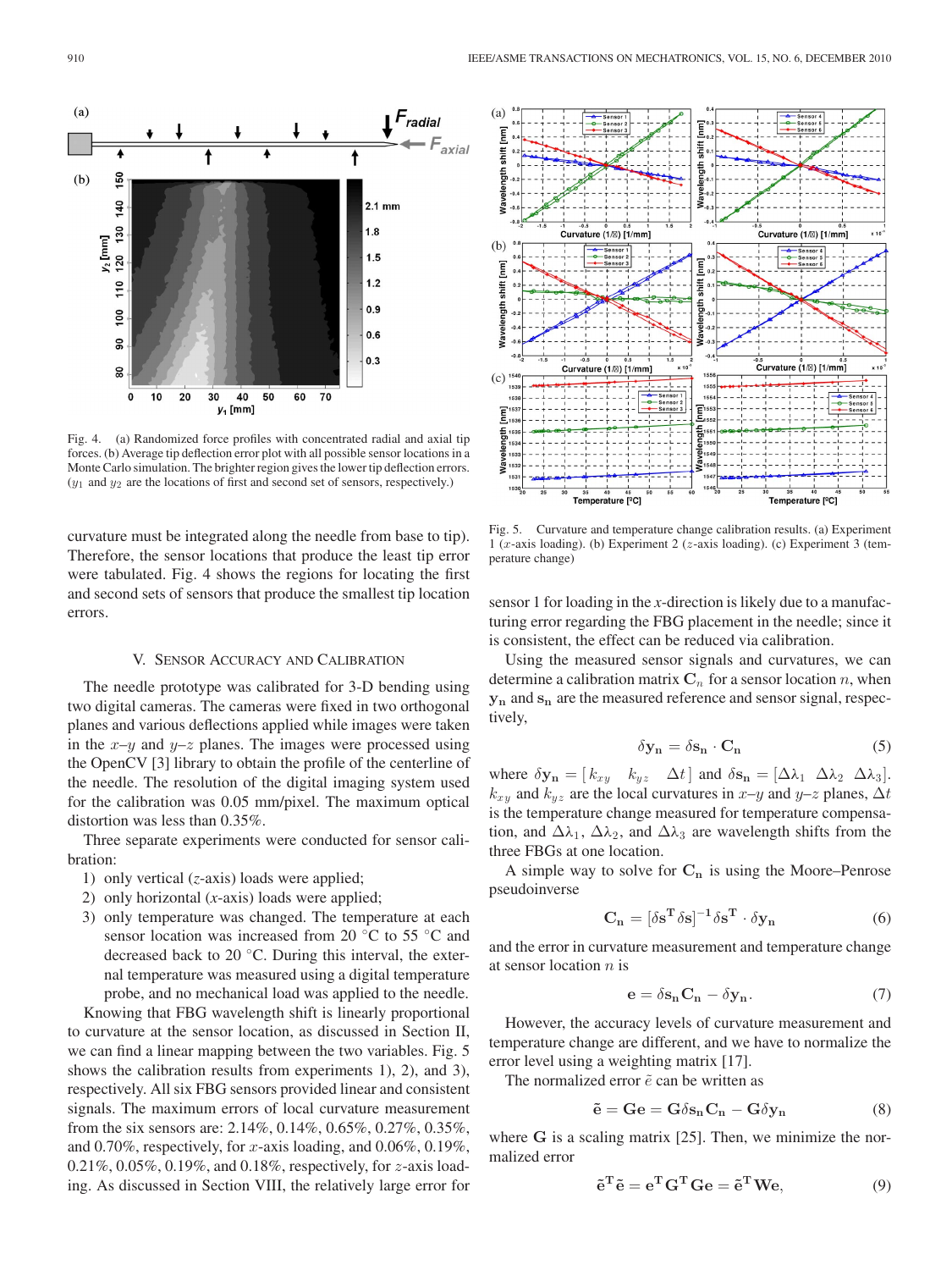TABLE II TIP DEFLECTION ERROR COMPARISON FOR DIFFERENT TIP DEFLECTION RANGES

| Deflection Range (mm)  | $-7 < d < 7$ | $-10 < d < 10$ $-15 < d < 15$ |      |
|------------------------|--------------|-------------------------------|------|
| RMS of $\epsilon_{xu}$ | 0.35         | 0.38                          | 0.38 |
| RMS of $\epsilon_{uz}$ | 0.26         | 0.26                          | 0.28 |

where **W** is a diagonal weight matrix. The scaling matrix, which determines the weight matrix, was determined by normalizing the variances of the errors on curvature and temperature change measurements in the experiments. Finally, we can find the weighted least squares solution for the calibration matrix as follows:

$$
\mathbf{C}_{\mathbf{n}} = [\delta \mathbf{s}^{\mathbf{T}} \mathbf{W} \delta \mathbf{s}]^{-1} \delta \mathbf{s}^{\mathbf{T}} \mathbf{W} \cdot \delta \mathbf{y}_{\mathbf{n}}.
$$
 (10)

Since we have two sensor locations (22 mm and 85 mm from the base of the needle), a calibration matrix was found at each sensor location

$$
\mathbf{C}_1 = 10^{-3} \times \begin{pmatrix} 0.941 & -3.599 & 3.061 \\ -1.025 & 0.179 & 2.046 \\ -2.844 & -4.254 & 3.211 \end{pmatrix}
$$

$$
\mathbf{C}_2 = 10^{-3} \times \begin{pmatrix} 1.601 & -0.509 & 1.451 \\ -0.526 & 1.842 & 0.935 \\ -1.516 & -1.273 & 1.158 \end{pmatrix}.
$$

Using the calibration matrix for each sensor location, we can find local curvatures from real-time sensor signals during the procedure. From the curvature measurements, we estimate the deflection profile using beam theory. This approach yielded rms values of tip deflection errors of 0.38 mm and 0.28 mm in the  $x-y$ and  $y-z$  planes, respectively, when the actual deflections were in the range of  $\pm 15$  mm. Table II summarizes the tip deflection errors for different deflection ranges. Note that although the forces in this example were tip loads, no assumption about the loading was made in computing the profiles or deflections. As expected, the errors slightly decrease, as the deflection range decreases. The accuracy of the estimated fit to arbitrary bending profiles and over a wider range of temperatures will be further investigated in the future.

The main error in estimating tip deflections with this method may come from inaccurate modeling of the needle's curvature function. Although there are various loading conditions possible during actual interventional procedures, we are constructing the curvature function using a simple second-order polynomial fit appropriate for just two sensor locations. A more accurate estimate of the needle profile would be possible with three or more sensor locations, albeit at higher cost, as discussed in Section VIII. However, the benefits of additional sensors diminish rapidly, given the smoothing characteristic of the needle deflection with respect to applied force profiles, as discussed in Section IV.



Fig. 6. Screen capture of the display of the real-time monitoring system.

#### VI. SYSTEM INTEGRATION

Using the calibration described in the previous section, we developed a real-time needle deflection and bend shape monitoring system. The three optical fibers, each containing two FBG sensors, were combined and routed to a diffraction-grating-based FBG interrogator (D\*Sense 1400, IFOS, Santa Clara, CA). Although optical power is attenuated by 20%–40% using this approach, the signals were strong enough to read over several meters of fiber. The update rate for this system was 4 Hz, limited by the sampling rate of the interrogator. The interrogator readings were transmitted to a laptop computer over a USB connection.

The sensor signals were processed using LabVIEW (National Instruments, Austin, TX) for data acquisition and MATLAB (MathWorks, Inc., Natick, MA) for postprocessing and display. The peak wavelength values were obtained in LabVIEW dynamically from dynamic-link library (DLL) files provided in the embedded firmware of the interrogator. Then, the dynamic peak wavelength values were passed to a custom MATLAB script that included information on the calibration matrix for estimating the tip deflection and bend shape. Finally, the MATLAB script generated a graphical model of the needle that showed the 3-D needle shape on a computer screen. Fig. 6 shows a screen capture of the display.

Magnetic susceptibility and safety are the concerns involving surgical tools and devices used in the MRI field [36]. Consequently, the interrogator and laptop computer were located remote from the MRI machine. The fiberoptic cables are nonmetallic and do not interfere with the MRI magnetic field or machinery.

## VII. PRELIMINARY MRI SCANNER TESTS

The FBG needle prototype, which can potentially be used with various interventional MR-guided procedures, was tested for MRI compatibility in order to prove: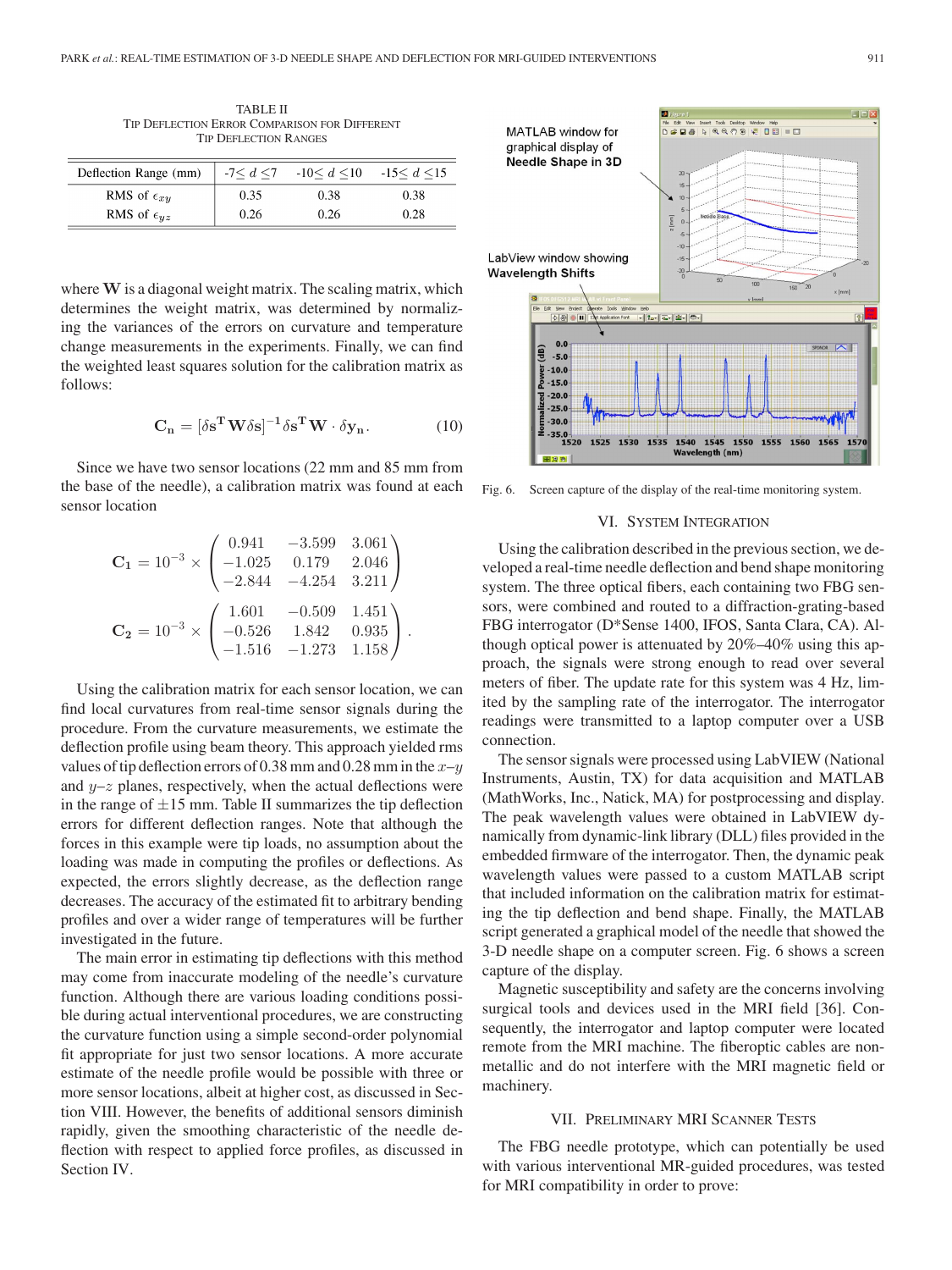

Fig. 7. RTFSE images of the biopsy needle with and without optical fibers and FBGs show the same degree of needle artifact. (a) Unmodified needle, coronal and sagittal view. (b) Modified needle, coronal and sagittal view. Maximum intensity projections (MIP) through a 3-D volume of acquired images show the cumulative bright artifact caused by the needle. The amount of artifact between the two needles is comparable. (c) MIP of the unmodified needle. (d) MIP of the modified needle.

1) no imaging artifacts are caused by the sensors;

2) the sensor signals are not affected by the MRI scanner.

The modified needle presented the same degree of artifact as an unmodified needle. The dark artifact that can be seen at the trocar tip [see Figs. 7 and 8(a)], is due to the intersection of the different materials present in the outer sheath and inner stylet; it is equally seen in this imaging plane with the unmodified needle.

To show that no significant imaging artifact is produced by the FBG sensors and optical fibers, MR images of the needle prototype and an unmodified needle in a water bath were compared. During image-guided procedures, a real-time pulse sequence, such as the Real-time Fast Spin Echo (RTFSE) would be used. Real-time coronal and sagittal images (TE  $=$  37.856 ms,  $TR = 1969$  ms, thickness = 3 mm), with a 24-cm field of view (FOV) in the frequency direction along the needle, are shown in Fig. 7(a) and (b). To directly compare image artifact, a higher resolution, 3-DFSE sequence (TE  $= 18.752$  ms,  $TR = 1500$  ms, thickness = 0.8 mm) was used. With DICOM viewer software, OsiriX (Genève, Switzerland) [35], a maximum intensity projection (MIP) of the full volume of 3-DFSE images (total thickness  $= 10.40$  mm) was made in the coronal and sagittal views. The coronal MIPs are shown in Fig. 7(c) and (d). Using the measurement tool in OsiriX, the width across the thickest region of the bright artifact was measured every centimeter along the needle three times and averaged. The width of the artifact differed by 0.02% between the modified and unmodified needle in the coronal views and by 0.14% in the sagittal views.

The second objective can be reached by comparing the estimated deflections acquired by the sensor signals and the deflections measured in the MR images. The needle was placed in a water bath and deflected with Nylon screws in five different loading configurations, as shown in Fig. 8. Results show the estimated tip deflections are comparable to the deflections measured in the MR images. Autonomous control of the scan plane is beyond the scope of this paper; however, as can be seen in Fig. 8(a), in order to show the entire needle profile, the imaging plane has been adjusted.



Fig. 8. (a) MRI-scanned images with different deflections. The deflection relative to MR images were found using a measurement tool in OsiriX [35] software for viewing medical DICOM images. (b) Estimated needle deflections using FBG sensors.

## VIII. CONCLUSION AND FUTURE WORK

We developed an MRI-compatible biopsy needle, and instrumented it with optical FBGs for measuring bending deflections of the needle as it is inserted into tissues. During interventional procedures, such as diagnostic biopsies and localized treatments, it is useful to track any tool deviation from the planned trajectory to minimize positioning error and procedural complications. The goal is to display tool deflections in real time, with greater bandwidth and accuracy than when viewing the tool in MR images. A standard 18 ga  $\times$  15 cm inner needle was prepared with embedded optical fibers. Two sets of sensors, located at different points along the needle, provide a measurement of the tip deflection, and an estimate of the bent profile, as well as providing temperature compensation. Tests of the needle in a water bath showed that it produced no adverse imaging artifacts when used with the MR scanner and no sensor signal degradation from the strong magnetic field.

The main sources of error in the prototype can be attributed to imperfect placement of the FBGs in the needle and to the use of just two sets of sensors along the needle's length. With three or more sensor locations, the accuracy of the estimated profile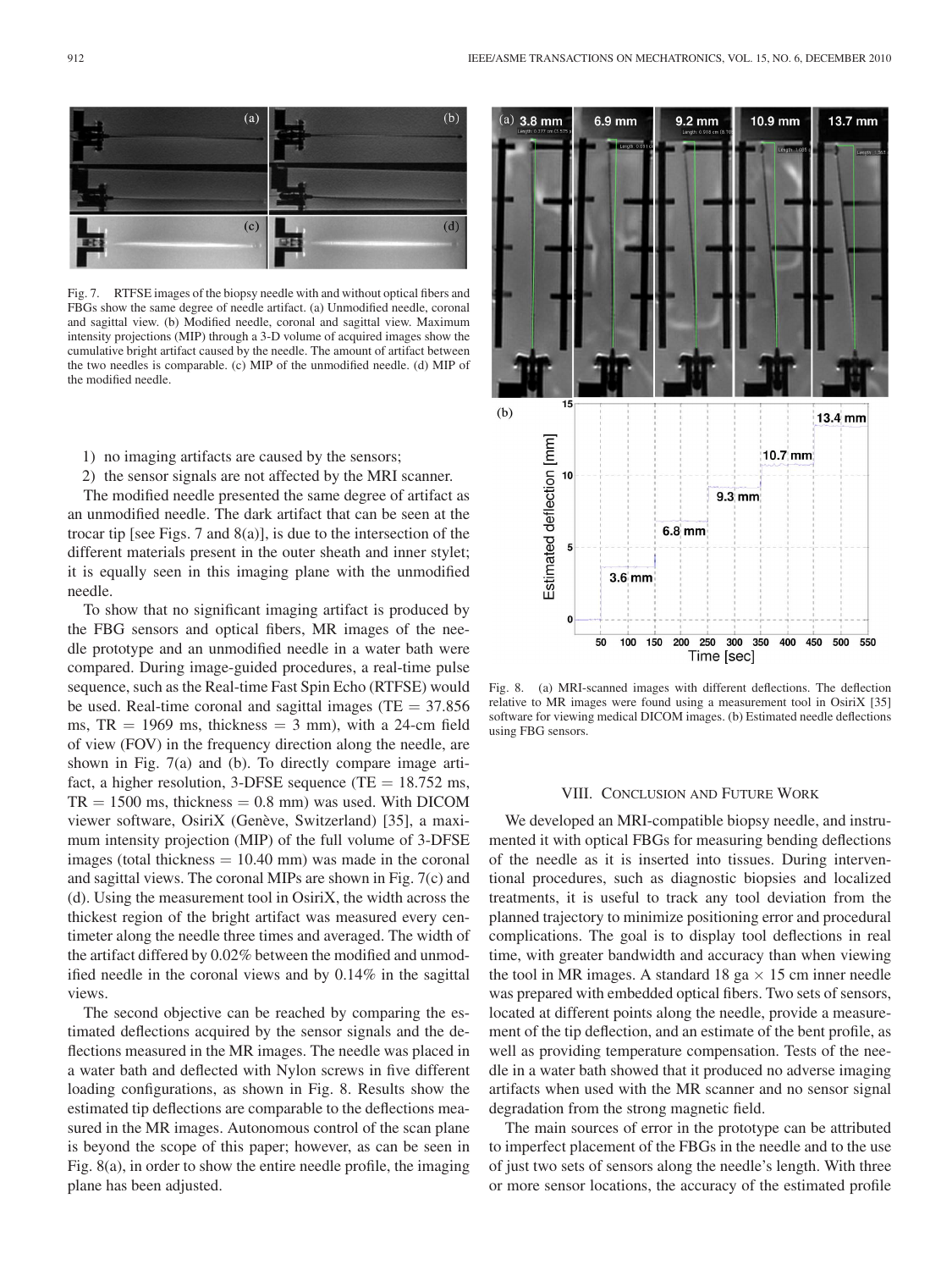will improve, particularly if the needle is calibrated to account for errors in FBG placement. Ultimately, a more repeatable manufacturing process may make such calibration unnecessary. Other immediate improvements will include a faster interrogator so that the needle can be monitored at rates of 100 Hz or higher.

The field of minimally invasive medical procedures represents a new application area for FBG sensors, albeit with significant design and manufacturing challenges. Foremost among these is the need to minimize sensor package size and to integrate sensors directly with surgical and diagnostic tooling. Given that fiberoptic devices are inherently MRI-compatible, do not interact with the MRI process, and do not cause significant imaging artifacts, they provide an ideal method of sensing the configuration and forces upon interventional devices in the MRI environment. We plan to further test this approach in MR environments and to develop an Application programming interface (API) to overlay the real-time deflection results on MR images. Interventional radiologists can subsequently use the deflection information to interactively change the image scanning plane.

Currently, the low quantity cost of a single FBG in a standard 125- $\mu$ m silica fiber with 250- $\mu$ m-diameter acrylate coating costs about \$50. An array of ten FBGs on a single fiber costs around \$900. Smaller 80- $\mu$ m fibers are slightly more expensive. In mass quantities, the price drops significantly. Overall, these costs are small in comparison to most disposable devices for interventional and percutaneous procedures. Furthermore, the price of FBGs is expected to drop in the next five years, making the integration of FBGs into a disposable product such as ours financially plausible. The shape-sensing stylet would be onetime sterilizable, possible by gamma, *e*-beam, X-ray, or similar method, which will not harm the biocompatible adhesive, FBGs, optical fibers, or plastic connectors. The electronics will be a capital purchase, and draped or kept outside the MR suite during procedures.

Applications for FBGs and microscale fiber optics include incorporation into existing MRI-compatible robots and equipment for needle or probe positioning [5], [8], [13], [23], [24], [27]. Any needle-driving robot will experience the same deflections that physicians encounter. FBG-sensorized needles and probes can be used to help plan the trajectories of these robots [4] to compensate for common deflections in various tissues, as well as measure contact tissue forces. The modified stylet can also be used as a force gauge to validate tissue deformation models *in vivo* for surgical computer-aided design/computer-aided manufacturing (CAD/CAM) procedures [21].

#### **REFERENCES**

- [1] N. Abolhassani, R. Patel, and M. Moallem, "Needle insertion into soft tissue: A survey," *Med. Eng. Phys.*, vol. 29, no. 4, pp. 413–431, 2007.
- [2] P. Blumenfeld, N. Hata, S. DiMaio, K. Zou, S. Haker, G. Fichtinger, and C. Tempany, "Transperineal prostate biopsy under magnetic resonance image guidance: A needle placement accuracy study," *J. Magnet. Reson. Imag.*, vol. 26, pp. 688-694, 2007.
- [3] G. R. Bradski and A. Kaehler, *Learning OpenCV*, 1st ed. Sebastopol, CA: O'Reilly, 2008.
- [4] F. Cepolina and R. C. Michelini, "Robots in medicine: A survey of in-body nursing aids introductory overview and concept design hints," presented at the 35th Int. Symp. Robot., ISR 2004, Paris, France.
- [5] K. Chinzei and K. Miller, "Towards MRI guided surgical manipulator," *Med. Sci. Monit., Int. Med. J. Exp. Clin. Res.*, vol. 7, no. 1, pp. 153–163, 2001.
- [6] J. A. Derbyshire, R. S. Hinks, A. W. Graham, and R. M. Henkelman, "Dynamic scan plane tracking using MR position monitoring," U.S. Patent, 5 947 900, Apr. 13, 1998.
- [7] S. Dimaio, E. Samset, G. Fischer, I. Iordachita, G. Fichtinger, F. Jolesz, and C. Tempany, "Dynamic MRI scan plane control for passive tracking of instruments and devices," in *Proc. Med. Image Comput. Comput. Assist. Intervention (MICCAI 2007)*, vol. 10, no. Pt2, pp. 50–58.
- [8] S. P. Dimaio, G. S. Fischer, S. J. Maker, N. Hata, I. Iordachita, C. M. Tempany, R. Kikinis, and G. Fichtinger, "A system for MRI-guided prostate interventions," in *Proc. 1st IEEE/RAS-EMBS Int. Conf. Biomed. Robot. Biomech. (BioRob2006)*, 2006, pp. 68–73.
- [9] S. P. DiMaio, S. Pieper, K. Chinzei, N. Hata, E. Balogh, G. Fichtinger, C. M. Tempany, and R. Kikinis, "Interactive simulation of needle insertion models," *IEEE Trans. Biomed. Eng.*, vol. 52, no. 7, pp. 1167–1179, Jul. 2005.
- [10] S. P. DiMaio and S. E. Salcudean, "Needle insertion modeling and simulation," *IEEE Trans. Robot. Autom.*, vol. 19, no. 5, pp. 864–875, Oct. 2003.
- [11] C. L. Dumoulin, S. P. Souza, and R. D. Darrow, "Real-time position monitoring of invasive devices using magnetic resonance," *Magn. Reson. Med.*, vol. 29, no. 3, pp. 411–415, 1993.
- [12] G. Leo and N. Aeby, "A fiber optic force sensing catheter," International Patent, WO 2010 079418, Jul. 15, 2010.
- [13] G. S. Fischer, I. Iordachita, C. Csoma, J. Tokuda, S. P. Dimaio, C. M. Tempany, N. Hata, and G. Fichtinger, "Mri-compatible pneumatic robot for transperineal prostate needle placement," *IEEE/ASME Trans. Mechatronics*, vol. 13, no. 3, pp. 295–305, Jun. 2008.
- [14] J. M. Gere and B. J. Goodno, *Mechanics of Materials*. 7th ed. Lubbock, TX: CL-Engineering, Apr. 2008.
- [15] K. O. Hill and G. Meltz, "Fiber Bragg grating technology fundamentals and overview," *J. Lightw. Technol.*, vol. 15, no. 8, pp. 1263–1276, 1997.
- [16] M. N. Hochman and M. J. Friedman, "In vitro study of needle deflection: A linear insertion technique versus a bidirectional rotation insertion technique," *Quintessence Int.*, vol. 31, no. 1, pp. 33–39, 2000.
- [17] J. M. Hollerbach and C.W.Wampler, "The calibration index and taxonomy for robot kinematic calibration methods," *Int. J. Robot. Res.*, vol. 15, no. 6, pp. 573–591, Dec. 1996.
- [18] S. G. Hushek, B. Fetics, R. M. Moser, N. F. Hoerter, L. J. Russel, A. Roth, D. Polenur, and E. Nevo, "Initial clinical experience with a passive electromagnetic 3D locator system," in *Proc. 5th Intervent. MRI Symp.*, 2004, pp. 73–74.
- [19] I. Iordachita, Z. Sun, and M. Balicki, "A sub-millimetric, 0.25 mN resolution fully integrated fiber-optic force-sensing tool for retinal microsurgery," *Int. J. Comput. Assist. Radiol. Surg.*, vol. 4, no. 4, pp. 383–390, 2009.
- [20] H. Kataoka, T. Washio, M. Audette, and K. Mizuhara, "A model for relations between needle deflection, force, and thickness on needle penetration," in *Proc. 4th Int. Conf. Med. Image Comput. Comput.-Assist. Intervent.*, 2001, pp. 966–974.
- [21] P. Kazanzides, G. Fichtinger, G. D. Hager, A. M. Okamura, L. L. Whitcomb, and R. H. Taylor, "Surgical and interventional robotics—Core concepts, technology, and design [Tutorial]," *IEEE Robot. Autom. Mag.*, vol. 15, no. 2, pp. 122–130, Jun. 2008.
- [22] E. Kochavi, D. Goldsher, and H. Azhari, "Method for rapid MRI needle tracking," *Magn. Reson. Med.*, vol. 51, no. 5, pp. 1083–1087, 2004.
- [23] A. Krieger, G. Metzger, G. Fichtinger, E. Atalar, and L. L. Whitcomb, "A hybrid method for 6-dof tracking of MRI-compatible robotic interventional devices," in *Proc. IEEE Int. Conf. Robot. Autom., ICRA 2006*, pp. 3844–3849.
- [24] A. Krieger, R. C. Susil, C. Menard, J. A. Coleman, G. Fichtinger, E. Atalar, and L. L. Whitcomb, "Design of a novel MRI compatible manipulator for image guided prostate interventions," *IEEE Trans. Biomed. Eng.*, vol. 52, no. 2, pp. 306–313, Feb. 2005.
- [25] C. L. Lawson and R. J. Hanson, *Solving Least Squares Problems*. Englewood Cliffs, NJ: Prentice-Hall, 1974.
- [26] D. A. Leung, J. F. Debatin, S. Wildermuth, G. C. Mckinnon, D. Holtz, C. L. Dumoulin, R. D. Darrow, E. Hofmann, and G. K. von Schulthess, "Intravascular MR tracking catheter: Preliminary experimental evaluation," *Amer. J. Roentgenol.*, vol. 164, no. 5, pp. 1265–1270, May 1995.
- [27] M. Muntener, A. Patriciu, D. Petrisor, M. Schar, D. Ursu, D. Y. Song, and D. Stoianovici, "Transperineal prostate intervention: Robot for fully automated MR imaging—System description and proof of principle in a canine model," *Radiology*, vol. 247, no. 2, pp. 543–549, May 2008.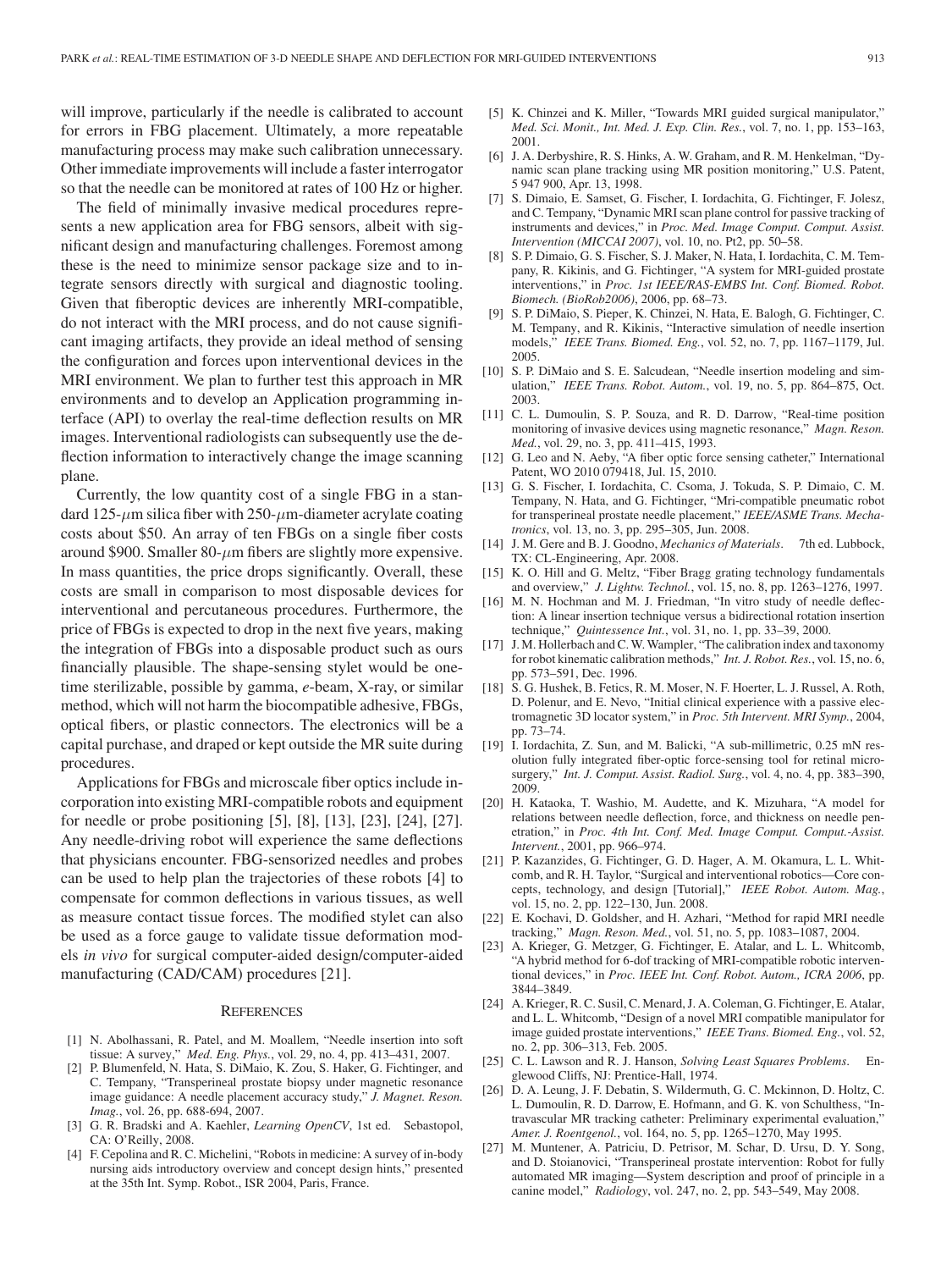- [28] S. Naganawa, T. Ishiguchi, T. Ishigaki, K. Sato, T. Katagiri, H. Kishimoto, T. Mimura, O. Takizawa, and C. Imura, "Real-time interactive mr imaging system: Sequence optimization, and basic and clinical evaluations,' *Radiat. Med.*, vol. 18, no. 1, pp. 71–79, 2000.
- [29] A. Othonos and K. Kalli, *Fiber Bragg Gratings: Fundamentals and Applications in Telecommunications and Sensing*. Boston, MA: Artech House, 1999.
- [30] Y.-L. Park, K. Chau, R. J. Black, and M. R. Cutkosky, "Force sensing robot fingers using embedded fiber Bragg grating sensors and shape deposition manufacturing," in *Proc. 2007 IEEE Int. Conf. Robot. Autom.*, pp. 1510– 1516.
- [31] Y.-L. Park, S. Elayaperumal, B. L. Daniel, E. Kaye, K. B. Pauly, R. J. Black, and M. R. Cutkosky, "MRI-compatible haptics: Feasibility of using optical fiber Bragg grating strain-sensors to detect deflection of needles in an MRI environment," presented at the 16th Sci. Meet. Exhibition Int. Soc. Magn. Reson. Med. (ISMRM), 2008, Toronto, ON, Canada.
- [32] Y.-L. Park, S. Elayaperumal, S. Ryu, B. L. Daniel, R. J. Black, B. Moslehi, and M. R. Cutkosky, "MRI-compatible haptics: Strain sensing for realtime estimation of three dimensional needle deflection in MRI environments," presented at the 17th Sci. Meet. Exhibition Int. Soc. Magn. Reson. Med. (ISMRM), 2009, Honolulu, HI.
- [33] Y.-L. Park, S. C. Ryu, R. J. Black, K. K. Chau, B. Moslehi, and M. R. Cutkosky, "Exoskeletal force-sensing end-effectors with embedded optical fiber-Bragg-grating sensors," *IEEE Trans. Robot.*, vol. 25, no. 6, pp. 1319–1331, Dec. 2009.
- [34] Y.-L. Park, S. C. Ryu, R. J. Black, B. Moslehi, and M. R. Cutkosky, "Fingertip force control with embedded fiber Bragg grating sensors," in *Proc. 2008 IEEE Int. Conf. Robot. Autom.*, 2008, pp. 3431–3436.
- [35] A. Rosset and J. Heuberger. *OsiriX Imaging Software: Advanced Open-Source PACS Workstation DICOM Viewer*. [Online]. Available: http://www.osirix-viewer.com.
- [36] J. F. Schenck, "The role of magnetic susceptibility in magnetic resonance imaging: MRI magnetic compatibility of the first and second kinds," *Med. Phys.*, vol. 23, no. 6, pp. 815–850, 1996.
- [37] S. G. Silverman, B. D. Collick, M. R. Figueira, R. Khorasani, D. F. Adams, R. W. Newman, G. P. Topulos, and F. A. Jolesz, "Interactive MRguided biopsy in an open-configuration MR imaging system," *Radiology*, vol. 197, no. 1, pp. 175–181, Oct. 1995.
- [38] Z. Sun, M. Balicki, J. Kang, J. Handa, R. Taylor, and I. Iordachita, "Development and preliminary data of novel integrated optical micro-force sensing tools for retinal microsurgery," in *Proc. 2009 IEEE Int. Conf. Robot. Autom.*, 2009, pp. 1897–1902.
- [39] S. Timoshenko and D. H. Young, *Engineering Mechanics*, 4th ed. New York: McGraw-Hill, 1956.
- [40] U. Utzinger and R. R.-K. Rebecca, "Fiber optic probes for biomedical optical spectroscopy," *J. Biomed. Opt.*, vol. 8, no. 1, pp. 121–147, 2003.
- [41] G. Wan, Z. Wei, L. Gardi, D. B. Downey, and A. Fenster, "Brachytherapy needle deflection evaluation and correction," *Med. Phys.*, vol. 32, no. 4, pp. 902–909, 2005.
- [42] R. Werner, S. Krueger, A. Winkel, C. Albrecht, T. Schaeffter, M. Heller, and F. Christian, "MR-guided breast biopsy using an active marker: A phantom study," *J. Magn. Reson. Imag.*, vol. 23, pp. 235–241, 2006.
- [43] L. Zhang, J. Qian, Y. Zhang, and L. Shen, "On SDM/WDM FBG sensor net for shape detection of endoscope," in *Proc. 2005 IEEE Int. Conf. Robot. Autom.*, vol. 4, pp. 1986–1991.



**Santhi Elayaperumal** (S'08) received the B.S. degree in biomedical engineering in 2006 from the University of Minnesota, Twin Cities, and the M.S. degree in mechanical engineering in 2009 from Stanford University, Stanford, CA, where she is currently working the Ph.D. degree in mechanical engineering.

Her research interests include fiber-optic force sensing and haptics for medical applications, integrative systems for surgical robotics, and design methodologies for high-technology projects.



**Bruce Daniel** received the B.A. degree from Williams College, Williamstowm, MA, in 1985, and the M.D. degree from Harvard Medical School, Boston, MA, in 1990.

He is currently an Associate Professor and Physician in the Department of Radiology, Stanford University, Stanford, CA. His research interests include cost analysis of breast cancer screening, MRIdirected sonic ablation for prostate cancer, techniques for MRI-guided cryosurgery, and iMRI methods for cancer diagnosis and treatment.



**Seok Chang Ryu** received the B.S. degree in mechanical engineering from Pohang University of Science and Technology (POSTECH), Pohang, Korea, in 2002, and the M.S. degree in mechanical engineering, in 2007 from Stanford University, Stanford, CA, where he is currently working toward the Ph.D. degree in mechanical engineering.

He was involved in research on the development of trajectory planners for selective compliant assembly robot arm (SCARA) robots and wafer-transfer robots at Robostar Company Ltd., Seoul, Korea. His

research interests include medical applications of robots.



**Mihye Shin** received the B.S. degree in mechanical engineering in 2008 from Korea Advanced Institute of Science and Technology (KAIST), Daejeon, Korea, and the M.S. degree in mechanical engineering in 2010 from Stanford University, Stanford, CA, where she is currently working toward the Ph.D. degree in mechanical engineering.

Her current research interests include design of electrical/mechanical systems for medical applications, surgery robots, and rehabilitation systems.



**Yong-Lae Park** (M'10) received the B.S. degree in industrial engineering from Korea University, Seoul, Korea, in 2000, and the M.S. and the Ph.D. degrees in mechanical engineering from Stanford University, Stanford, CA, in 2005 and 2010, respectively.

He is currently a Technology Development Fellow at the Wyss Institute for Biologically Inspired Engineering, Harvard University, Boston, MA. His research interests include fiber-optic force and tactile sensing of robot manipulators for space and medical applications, design of haptic systems for minimally

invasive surgery robots, 3-D smart-robot-structure development, and development of wearable robotic devices for rehabilitation.



**Joan Savall** (M'03) received the Ph.D. degree in mechanical engineering from the University of Navarra, Spain, in 2005.

He is currently a Senior Scientist at the Howard Hughes Medical Institute (HHMI), Chevy Chase, MD, and a Consulting Assistant Professor in the Mechanical Engineering Department, Design Division, Stanford University, Stanford, CA. His research interests include mechanical design, haptics, robotics, and mechatronics. He is involved in research on the design of new haptic devices for virtual reality, and special robotic devices for medical applications and bioscience research.